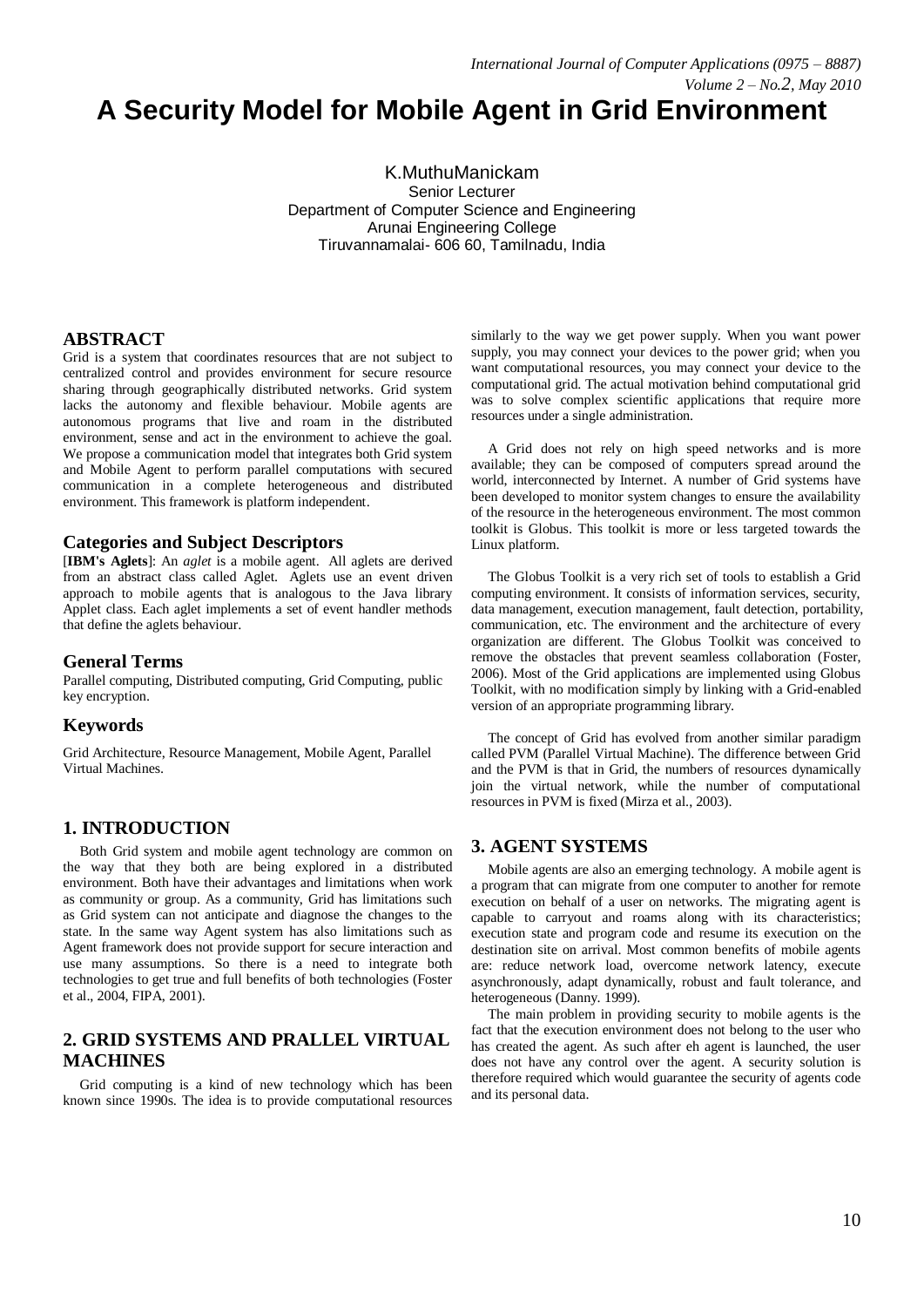## **4. PROPOSED ARCHITECTURE**

We propose a system where agent system will be explored on the top Grid systems that will provide security, autonomy, dynamic behaviour and robust infrastructure. The key features of the proposed Agent based Grid Architecture are:

- Resuming of tasks (by using software agents) after a CPU has returned back to its idle state. All the communication and the execution of tasks are handled by software agents.
- Providing security to agents personal (confidential) data.  $\bullet$ Support of task migration is provided by our architecture due to the introduction of agents. It handles fault tolerance by maintaining multiple copies of the task.

The architecture is actually a modification of Globus Toolkit where agents are introduced. In this way we reduced the communication overhead and provided support for task migration for resource utilization. To avoid operating systems dependency we selected Java as implementation tool. Java is feasible for both perspectives:

a) It is platform independence,

b) Most of the agent frameworks are developed in Java. Our recommendation is to use JAVA as the core programming language for implementing the Agent Based Grid Computing Framework.

Due to platform independence our modified framework enables various platforms to integrate in forming a Grid Computing environment.

#### *4.1. Approach*

We have recommended the use of Master-Slave design pattern for the development of the Agent based Grid Computing Framework. In our framework there is a single server and it is fixed. The server actually manages the grid, whereas the nodes are dynamic. It is the responsibility of the server to manage the entire grid. The master agent has the logic for the distribution of processes into tasks and recompilation of the results. This logic is provided by the user. The tasks are then sent to nodes with idle CPU cycles in order to utilize the free CPU cycles.

#### *4.2. Programming Model*

We propose a programming model that is a derivation of Master-Slave pattern. Master class has all the controlling logic. It divides the problem into small computable tasks which are called slaves. One Master class, but one or more slave files can exist. During the execution, the master thread will create slave threads, which will be executing the slave code. These threads will be mapped to the Agents. When a call to create a slave thread is made, a new task will be created and assigned to any available agent, which will execute it.

It is assumed that the platform where the Agents execute the task can eavesdrop on the agents data and communication hence confidentiality is required for both. It is also assumed that the platforms would not collude to compromise the data. An agent platform may support multiple locations or meeting places where agents can interact. Figure 1, which depicts the movement of an agent among several agent platforms.



Fig. 1 Agent system Model

In conventional Client-Server systems the data is usually encrypted with the data owner's key to keep it confidential and when the data is needed in communication it is .first decrypted and then again encrypted using the public key of communication partner or the session key used during the communication. In an agent environment this is not an acceptable solution as the data is at one moment unencrypted and accessible by the host (untrusted host on which the agent resides). In our scheme, the data is first encrypted using the encryption key of the agent. At the moment data must be exchanged to another party, the data is again encrypted, but this time with the encryption key of the communicating partner. A decryption process then follows where the decryption key of the agent is used, such that the overall result is encrypted data, which can only be deciphered by the communicating party. This solution is referred as E-E-D. The process is depicted in figure 2 below:



Fig. 2 Confidentiality in agent communication.

A necessary condition for an encryption algorithm to be used as E-E-D is:

DSK1 (EPK2 (EPK1  $(M))$ ) = EPK2  $(M)$ (1)

Where, PK1 and PK2 are the public keys of the agent and communicating party respectively. SK1 and SK2 are their corresponding private keys. It is assumed that there are more than one secret keys generated by the agent corresponding to different types of data. Initially the data to be encrypted is stored at the users computer and in order to encrypt it, the user .first generates a key pair for the agent depending on type of data. The user generates a large random prime p and a generator  $\alpha$  of the multiplicative group  $Z^*$  p of the integers modulo p. The user selects a random integer al,  $1 \le a1 \le p - 2$ , and computes :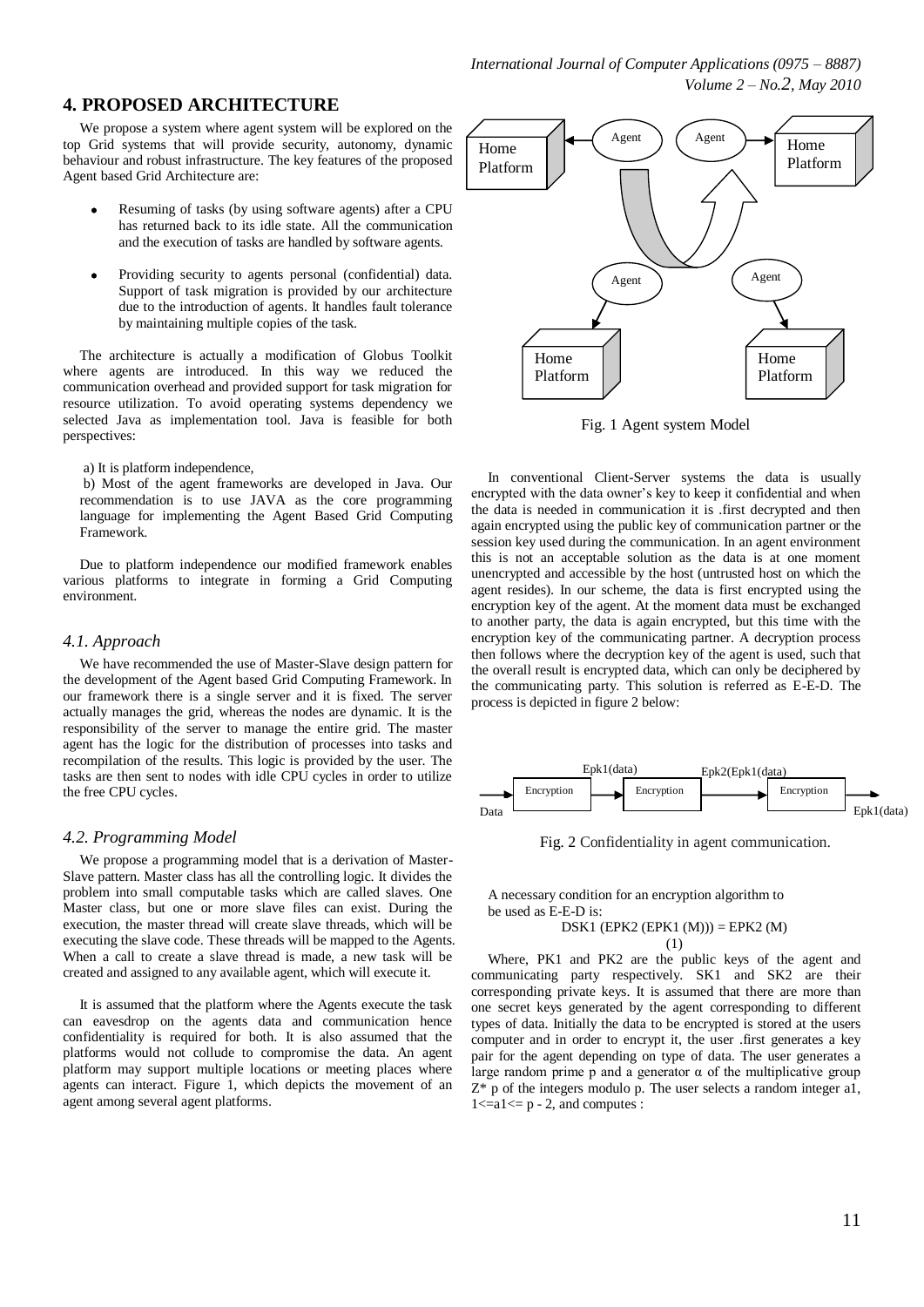$$
y1 = \alpha a1 \mod p
$$
  
(2)

The agent's public key is  $(p, \alpha, y1)$  and its private key is a1. The user encrypts the data (represented by parameter m) as follows. He first selects a random integer k1,  $1 \le k \le p - 2$  and computes:

$$
\gamma 1 = \alpha k1 \mod p; \delta 1 = myl \ k1 \mod p
$$
  
(3)

The cipher text is c1 = (γ1, δ1). This is stored in the agent and can be run on any platform at any host. At the moment that the agent needs to give the personal data to another entity in the system, the following process is started. The agent collects the communicating partner's (from here on called Bob) public key y2, which is formed in the same way as the user's public key ( $y2 = \alpha a2 \text{ mod } n$ ). Bob's private key is a2. It must be noted here that in order to fulfill equation (1), Bob must use the same generator and prime number for generating its key pair as the user. The agent encrypts the cipher text c1 using Bob's public key y2, by the following computations:

$$
\gamma
$$
2 = ak2 mod p;  $\delta$ 2 =  $\delta$ 1y2 k2 mod p  
(4)

Where,  $k2$ ,  $1 \le k2 \le p - 2$ , is an integer chosen at random by Bob. The second cipher text c2 is then formed by the pair  $(\delta 2, \gamma 1)$ . It is now possible to decrypt it once using the agent's private key:

$$
m' = (\gamma 1 - a1) \delta 2 \mod p = my2 k2 \mod p
$$
  
(5)

The result is an encryption of m based on PK2, e.g. y2. This is sent to Bob, who can decrypt according to the normal AlGamal decryption:

$$
m=(\gamma 2 - a2) m' mod p
$$
  
(6)

Decryption of m' (6) should occur at different place than the one where E-E-D operation took place as decryption of m' results in the plain text.

In order to adopt the above encryption scheme we propose a model for communication which confirms to agent system model.

# **5. FRAMEWORK COMPONENTS**

Following are the major components of the Architecture. Each component will works as an agent.

*a) Process Manager*

The job of the process manager (agent) is to manage the user process. It will maintain a data structure similar to the PCB. Major responsibilities will include Process creation, Process termination, Task creation, Task termination, Process and Task Scheduling.

*b) Resource Manager*

This component (agent) will keep track of the agents available on Grid: thier location and status. It will also cater the reqeust for idle agent from task completed.

*c) Process Allocator* The purpose of this component (agent) is to assign a task to an agent. It will take a task from Process Manager and an agent from Resource Manager, and then assign that agent the task. After assignment it will send the agent for execution.

*d) Agents Manager*

Agent Manager (agent) will be responsible for creating and destroying agents. It will also maintain an agent pool.



Fig. 3 Components of the Framework

*e) Statistical Analyser*

This component (agent) will interact with the other components and collect the statistic from them. Statistical analyser will also be responding to the queries regarding the statistics of the grid.

## *5.1 Application exploiting mobile agent*

Matrix multiplication has been selected as a test case because it falls in the category of distributed and parallel applications. Two different approaches have been used to handle the problem. This application was also tested on ACENET to prove its support to distributed problem solving. It was Windows based agent platform and does not support LINUX.

For Small Matrices:

• Master agent analyses the matrices and partitions 1 matrix st into block of rows and 2nd into block of columns

• Master creates agents equal to the number of resultant matrix's cells and assign tasks to the agents

• Agents migrate to the idle nodes, or receives message, if already there

• Perform calculations there

• Bring result to the Master agent

• Master agent places the result at specific location in the resultant matrix

#### For Large Matrices:

- Master agent analyses the matrices
- Partitions 1st matrix into block of rows

• Master creates agents equal to the number of rows of the matrix one

- Broadcast in full the second matrix to the agents
- Assign tasks to the agents
- Agents migrate to the idle nodes, or receives message, if

#### already there

• Each agent uses its block of the first matrix to multiply with the

whole of the second matrix

• Place result to the specific location in the resultant